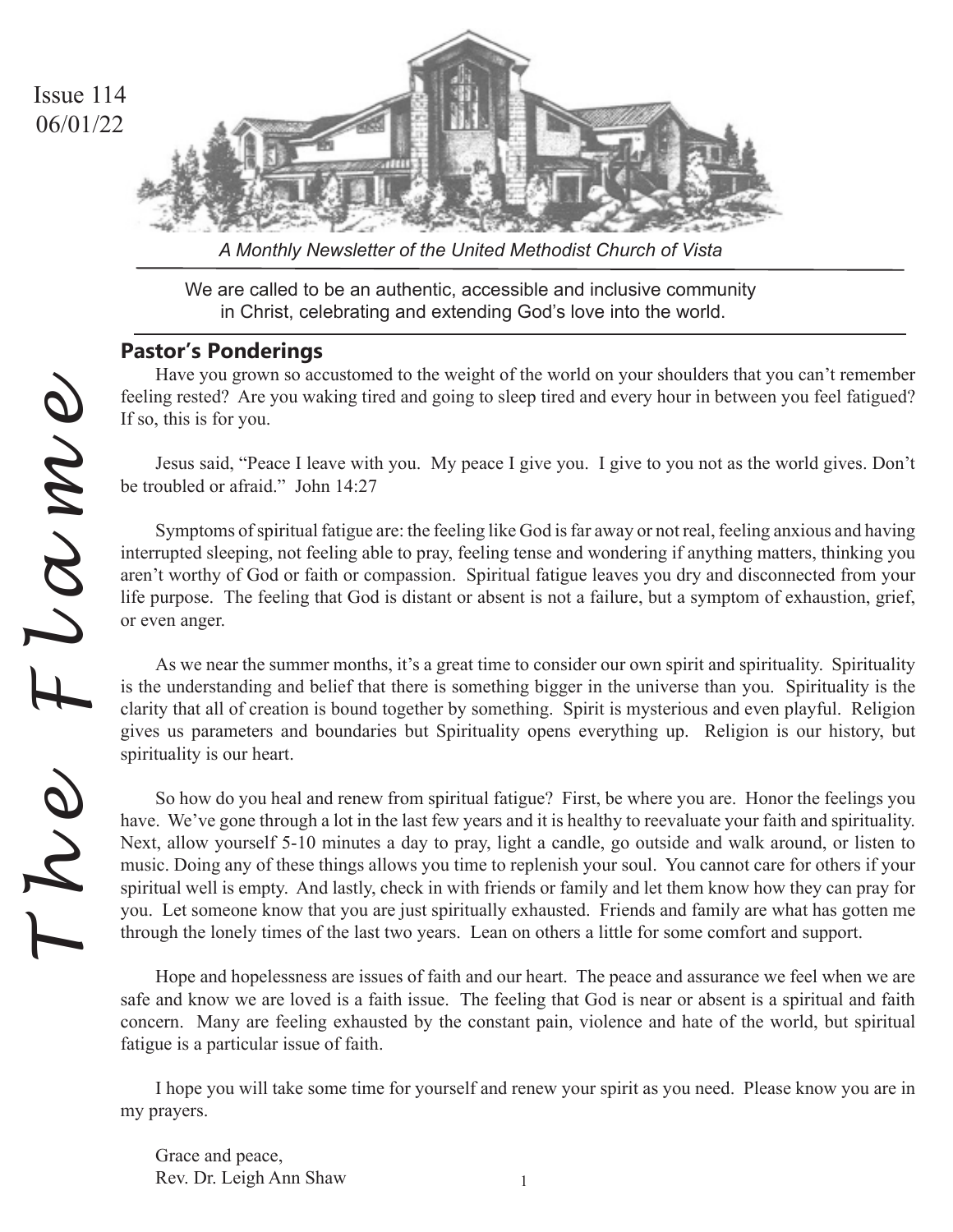## **Finance Focus**

As we head into June in this unique time in the life of our Church, we want to thank all you for your continued faithful financial support of our 2022 Church Ministry budget. While we are behind about \$9,000 in our total projected giving for the first five months of the year, we are currently meeting all our financial obligations. Many of you have continued to support our Church by mailing in or by dropping off your regular offerings on a weekly or monthly basis. Pastor Leigh Ann and staff continue to work hard to connect with all of us through in person and online worship services. Thanks to those still signing up for regular online giving and for your continued support of our ministries. As of 5/21/22 the Pence Challenge has raised \$10,424 in extra giving for the 2022 budget. If you would like to add your gift to the Pence Challenge, you can do so online, by mail or in person noting "Pence Challenge" on your offering envelope, memo line or with a note.

If you have not made a financial commitment to the ministries of our Church, we invite you to prayerfully consider the blessings of these ministries to you and your Church in faith. Regular giving is easy and helps us do more intentional ministry. Since we are meeting in person and online for Worship, you may mail or drop your offering at the Church, as we have a secure lockable mailbox on our property next to the office. Many of you have arranged for direct regular giving from your bank account to the Church. Online giving is also available on our website at www.umcvista.org. Open the website and click on giving to register or log in. Again, thank you for your continued generous financial support of the ministries of our Church.

> -Rollin Grider, Finance/Stewardship Chair, Lay Leader

## **In Celebration of our Fathers**

June 19th is Father's Day! In honor of our Fathers, we will be sharing special pictures during worship in June. Submit your pictures of you and your Father, or the man in your life whom you loved like a Father through this link, http://videoupload.umcvista. org/ Be sure to mark them "Father's Day" and include your name and your "Father's" name. For more help, contact Michael Beu at MichaelB@umcvista.org The **last day to submit photos is Sunday, June 5th**!

**Happy "June" Birthdays** Joey Graziano (1) Joe Marquez (2) Samuel "Issac" de la Cruz (5) Karl Kreutziger (5) JoAnne Moran (5) Brandon Flanagan (6) Linda Grider (6) Emily Hansen (7) Melissa Bodnar (8) Paul Fischer (8) Brenda Walker (9) Susan Delaney (11) Myriah Christian (12) Luene Corwin (12) Tracy Cole Lyons (12) June Miklau (12) Joan Brainerd (13) Stella Hansen (15) Barbara Shores (16) Laurie Clarke (18) Alyssa Coker (18) Marlene Coast (22) Susan Hamlin (22) Blake Johnson (22) Sarah LaFoe (22) Benjamin Crumpacker-Smith (23) Alicia Oliger (23) Susan Miller (26) Cameron Guffey (27) Sharon Hall (29) Abby Way (29)

Note: If your birthday is not listed, please call Paula at the church office.

Flame Editor Barbara Mitchell Flame Production Paula Amaro WEB Master Jim McGlocklin Next deadline is Wednesday, June 15, 2022 Comments or suggestions, please let us know.

> **The Flame (monthly newsletter) United Methodist Church of Vista 490 S. Melrose Drive Vista, CA 92081**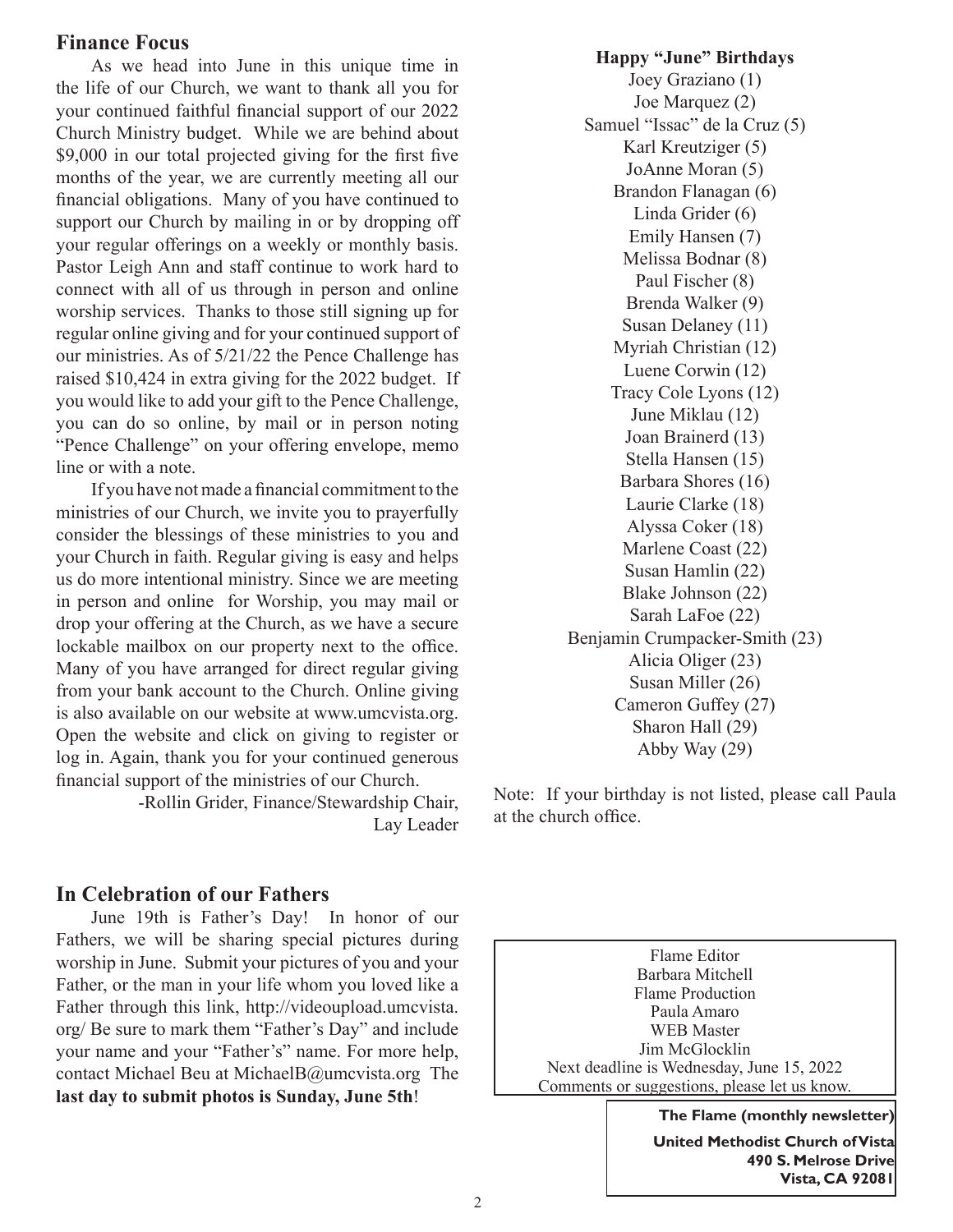## **From our Lay Minister....Dakota Koenig**

This is the start of a new column which will share news from our Lay Minister.

What is a Lay Minister? In the UMC, laity are very important to the workings of the church. It is laity and clergy working together to create ministry. A Lay Minister has taken a prescribed course of ministry classes over two years, been through Psychological screening and assessment and, like ministerial candidates, must go before the district committee on ordained ministry for assessment and evaluation, having been recommended at every step. They must take continuing education classes every two years, as well as submit an annual report to the Charge Conference of which they are a member.

We are fortunate to have as our Lay Minister, Dakota Koenig and she is honored for the opportunity to work with our Pastors and to serve in our worship services. Dakota is an Assistant to the Clergy, and also participates on our Congregational Care team. She also serves as a lay leader. She has been called by our D.S. to present a worship service and sermon at Trinity Methodist Church in San Diego. She has also presided over two memorial services at sea.

# **Call to Action - Christ United Methodist Ministry Center (CUUMC)**

CUUMC and Safe Harbors Network recognized by United Nations, Church World Service, International Rescue Committee, Amnesty International, California Assembly, City of San Diego and ABC 10 (tv channel) for leadership in humanitarian efforts. They have been asked to step up to help serve refugees from Ukraine and given the temporary use of many homes around San Diego and its adjacent locations, either free or at very low rents. Right now they are in the process of vetting 15 additional new homes made available to them in the San Diego area; and have just completed furnishing and setting up "dormitory spaces" in a more remote CA location which can house 50 more refugees temporarily.

Here is how we can help. Although they have many needs (a full list will be on the narthex bulletin board) we are going to focus on the following items. These items can be new or serviceable: Twin sheets, soap - laundry, dish washing liquid, bath soap, blankets, diapers (all sizes), towels and wash cloths and children's clothing. Please bring any items to the narthex you can help with by June 26.

Also needed are folks who can help transport the items down to the CUMMC after June 26. Questions? Please contact the office, Jacque Howard or Barbara Mitchell.

## **Graduation Sunday**

During our worship service on Sunday, June 12, we will be recognizing students who are graduating from high school or college. If your student is graduating, please call Paula at the church office by Tuesday, June 7, or email her at umcvista@umcvista.org with their name, school, and degree (if it applies).

#### **Zoom Gatherings and Meetings**

Zoom meetings are one way we are working on keeping connected. All you need is a computer or smartphone with a built-in microphone and a camera and you can join in. Download the Zoom app to your device, click on "join a meeting" and follow the prompts to join the gathering.

No Host-Drop In Coffee Chat, Wednesdays, 10 a.m. Meeting ID: 613 081 197

SPRC, June 8, 6:00 p.m. Meeting ID: 968 9336 2856 Passcode: 490490

Congregational Care, June 2, 1:30 p.m. Meeting ID: 921 7026 9939

Education/Discipleship, June 8, 6 p.m. Meeting ID: 983 3122 0500 Passcode: 490490

Trustees, June 21, 6:30 p.m. Meeting ID: 949 2569 3986 Passcode: 490490

Finance, June 22, 7:00 p.m. Meeting ID: 963 4459 7468

Reconciling Ministries, June 22, 6:00 p.m. Meeting ID: 995 8164 7395 Passcode: Welcome

# *Heartfelt Thanks*

From the Choir: Our thanks and prayers go to our Trustees for getting the screen working in the back of the sanctuary and for all they do to keep up our facilities.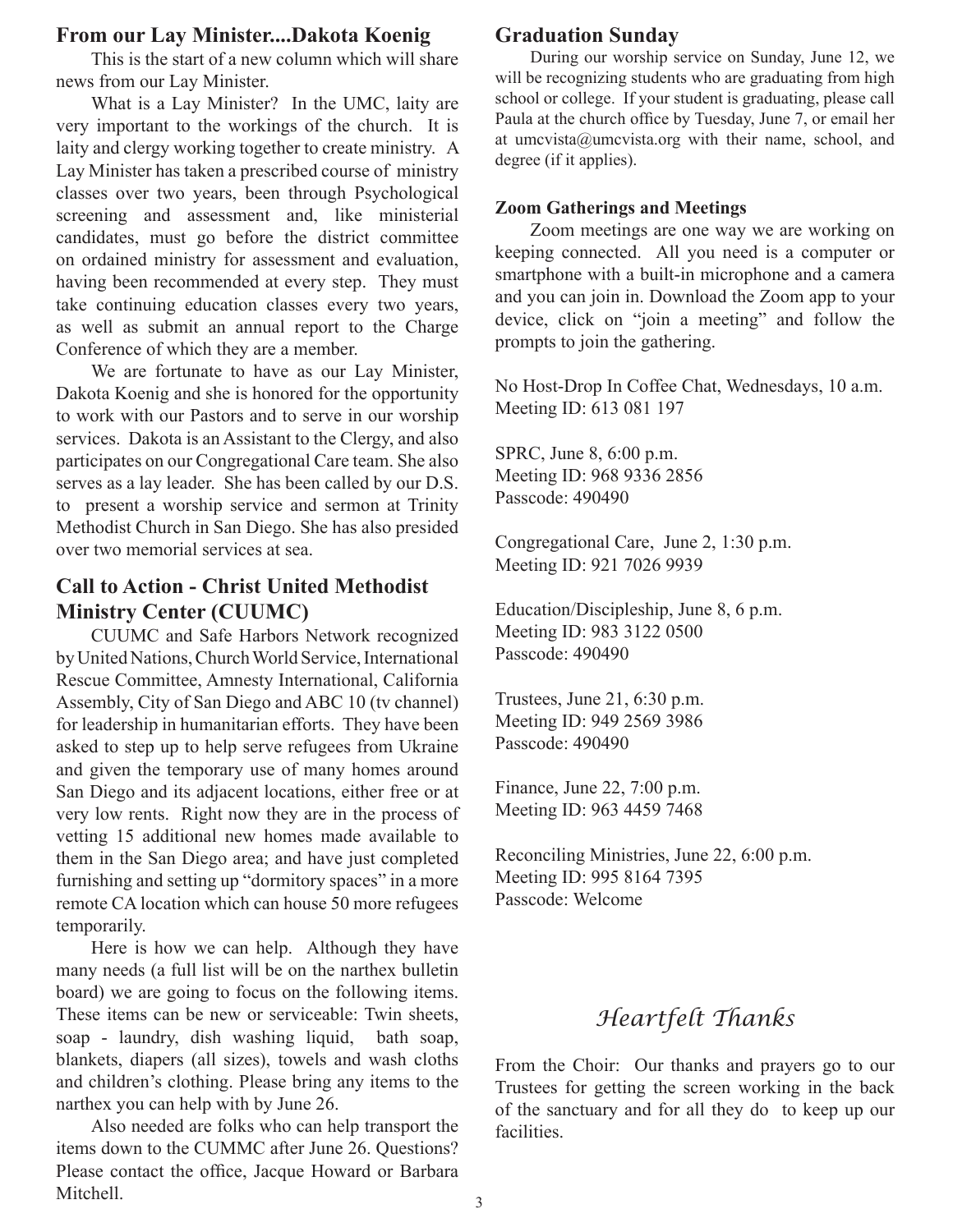# **From Rev. Sandra Olewine, South District Superintendent**

*(dated May 25, 2022)*

A voice is heard in Ramah, lamentation and bitter weeping. Rachel is weeping for her children; she refuses to be comforted for her children, because they are no more.

Jeremiah 31:15

Dear Family in Christ,

As the sun rises today, countless families in Uvalde, Texas, are shattered as the beds of their children are empty. Instead of helping their precious ones get dressed for school, they are beginning to plan for their funerals. Families are devastated as two beloved wives and mothers didn't return home from their work as teachers. And family and friends of an 18-year-old child, who brought on this latest horror in our nations, are left with grief, guilt… shame.

And so, we pray, for we must. We pray for all those families whose grief cannot be comforted. We pray for all in that small farming community that will hold these families in their care. We pray for the teachers there and everywhere who will need to face their students today with assurance and care and comfort.

 We pray for lawmakers across our land, prayers that they will be moved beyond political posturing to comprehensive actions that address the complex realities that feed our nation's addiction to violence, hate, and destruction.

 And we pray for the church, for us who claim to follow the Prince of Peace, for we have failed. We have failed to care for our communities. We have failed to demand change. We have failed to move our prayers from our hearts to our lives. We have chosen weak resignation to the ways of the world, wringing our hands at how the world is. We have given up on God's Kin-dom dream, 'on earth as it is in heaven.' We pray that God will convict us, forgive us, and change us.

Prayers  $don't - can't - stop with our lips and$ hearts; prayers must also be lived in our daily choices through what we prioritize in the world we create. This is not the way the world is. It is the way we have allowed the world to become.

The United Methodist Church urges "congregations to advocate at the local and national level for laws that prevent or reduce gun violence." If you are looking to find ways to address gun violence and create a climate of safety and compassion, there are resources in our church you can use. See https:// www.umcjustice.org/what-we-care-about/peacewith-justice/gun-violence-prevention for concrete steps you and your congregation can engage in.

People should not be afraid to go to the grocery store. People should not be afraid to gather in their places of worship. Children and teachers should not be afraid to go to school. We can address those fears. We can make changes. We can prioritize God's Kindom where "no more shall the sound of weeping be heard in it or the cry of distress. No more shall there be in it an infant who lives but a few days or an old person who does not live out a lifetime, for one who dies at a hundred years will be considered a youth…" (Is 65:19-20a) We can pray in word and action because God's grace is sufficient for us every day.

Rev. Sandra K. Olewine South District Superintendent